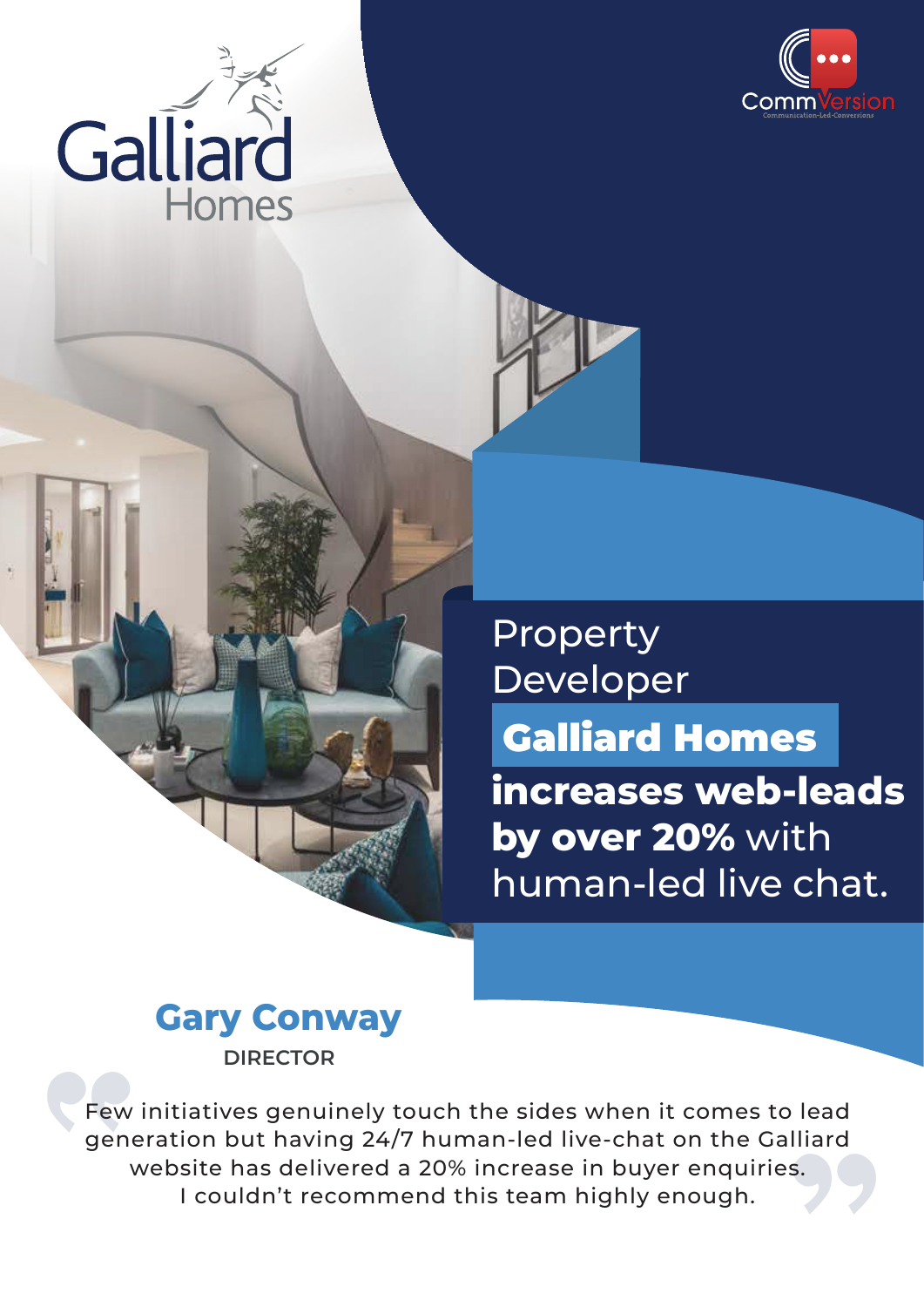# **ABOUT**

Galliard is one of the U.K's pre-eminent property developers, The Group has a £3.95 billion portfolio under construction which includes 6,905 homes and 341 hotel suites.

Galliard

Galliard Homes undertakes sales and marketing for the Group's portfolio of homes for private sale.

# **CHALLENGE**



Whilst leads were being generated through the inquiry form on the website, Galliard Homes was looking for a solution to both increase visitor engagement and generate more detailed lead information.



### **Lead Quality 24x7 Coverage**

Almost 40% of Galliard Homes' website traffic occurs outside of working hours. As such, a 24/7 solution was needed to optimise lead conversion rates around the clock.



## **Minimising Lead Cannibalisation**

Galliard Homes wished to ensure that the solution it deployed would significantly enhance overall lead generation, rather than simply moving it from one channel to another.

# **SOLUTION**

CommVersion reviewed patterns of user behaviour on the Galliard Homes website including entry points, pages visited, and the range of details typically submitted through lead enquiry forms.

Using this data, our customer success analysts identified pages which would benefit most from live-chat and constructed a bespoke communications strategy to fit with Galliards brand 'tone of voice' whilst delivering on its

|                       | <b>Welcome to LiveChat</b>                              |  |  |
|-----------------------|---------------------------------------------------------|--|--|
|                       | Cathy<br>Support Agent                                  |  |  |
| $\bullet$ cathy 18:26 |                                                         |  |  |
|                       | Welcome to Galliard Homes. How<br>may I help you today? |  |  |
|                       | Nrite a message                                         |  |  |

priorities; namely to generate a higher volume of better-quality leads for the business's sales team.

CommVersion's chat-agents were extensively trained on the Galliard Homes business prior to launch, ensuring the best possible responses could be provided in real-time, through the website.

**With CommVersion, Galliard Homes obtained a 24x7, 365-day lead generation solution which greatly enhanced user experience on its website.**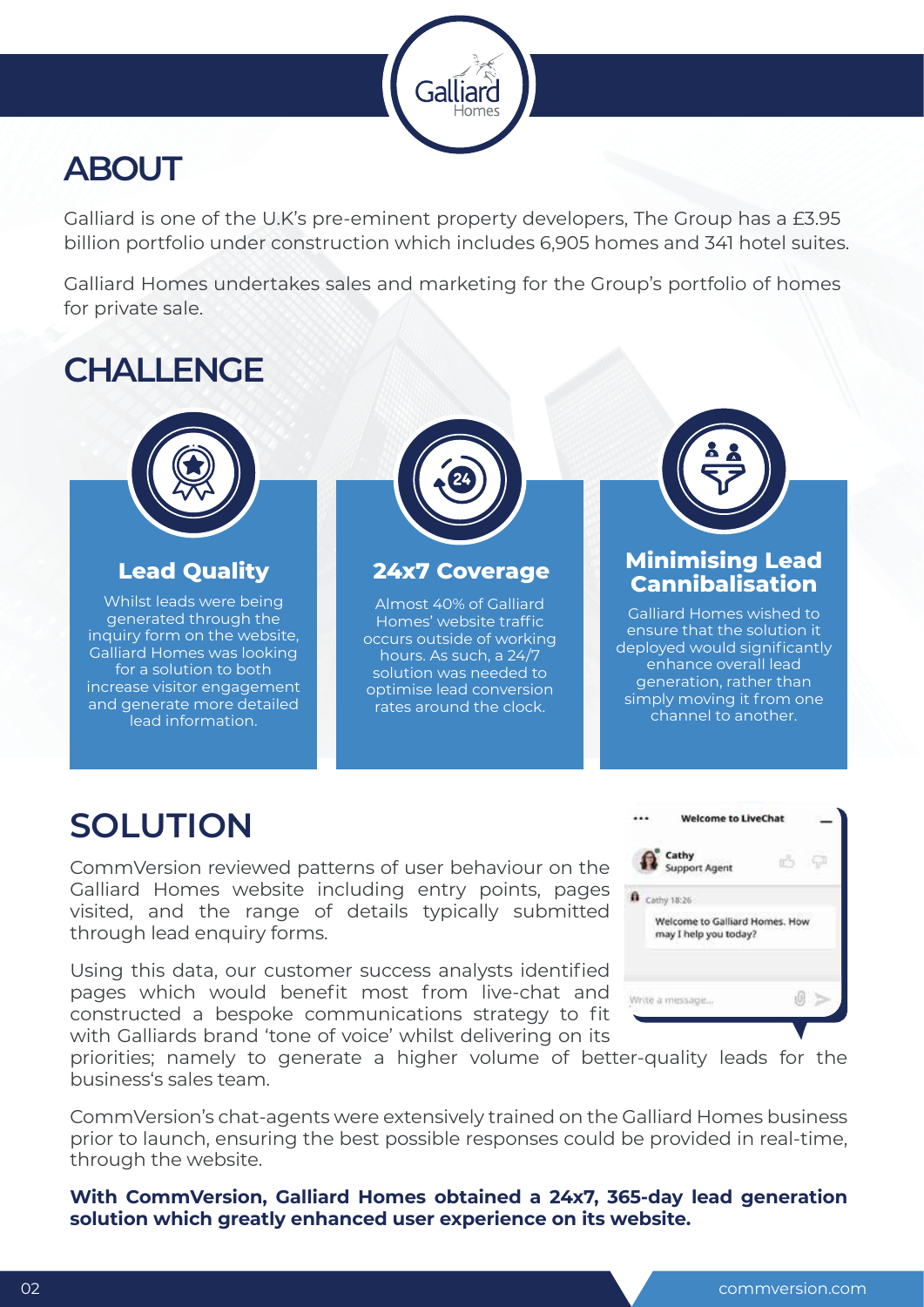



Over the course of 3-months, **CommVersion Live Chat led to a 20% uplift in leads** on the Galliard Homes website, delivering more than **300 additional leads** each month.



No reduction in the volume of submitted web-enquiry forms occurred, demonstrating that **live chat was generating new business** and not cannibalising other forms of lead generation.



Significantly, leads generated through **CommVersion converted at a higher rate**, due to the additional qualifying questions chat-agents were able to ask before passing prospects to the Galliard sales team.



SEO benefits – typically accruing over time – were immediately demonstrated by a **3.13% reduction in website 'bounce rate' and 2.52% increase in 'average time on site'** (key indexing metrics).



Finally, customer satisfaction scores **(CSAT)** were over **95%** , showing the user experience value live chat can bring.



#### **DASHBOARD**

Galliard sales and marketing team are able to see all live chat KPI's through CommVersion dashboard

### **CRM INTEGRATION**

Simple integration means all leads can automatically populate into existing CRM system.





**Trial to demonstrate proof of concept** 

**Simple implementation, managed by Commversion**